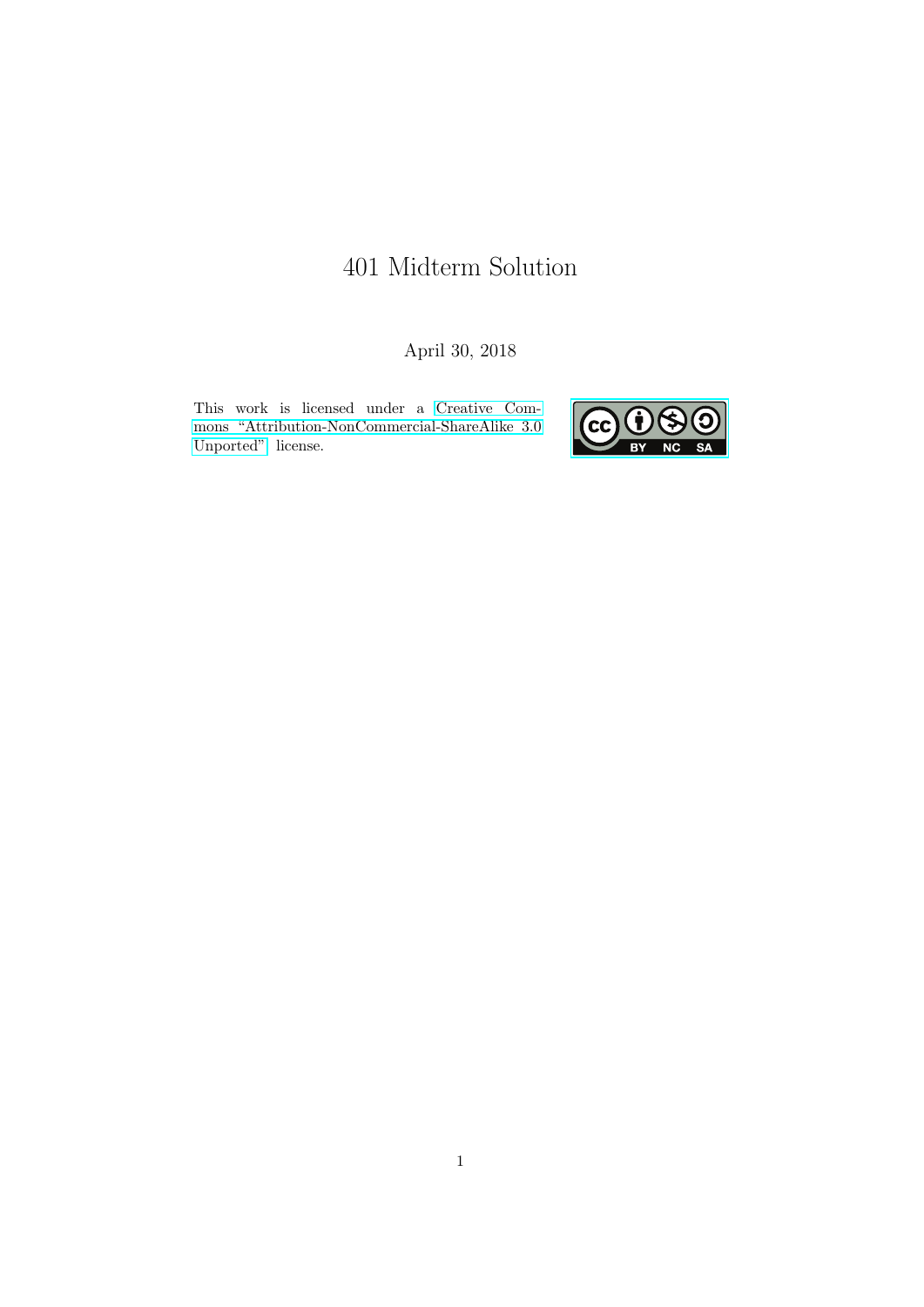#### **MJU Discrete Mathematics Midterm SID: SID: Name:**

### **[1] Logic**

(a) 다음 표현식의 truth table 을 작성하시오.

| $\left( p \wedge q \right) \vee \left( p \vee \neg q \right)$ |              |                 |  |
|---------------------------------------------------------------|--------------|-----------------|--|
|                                                               | $p \wedge q$ | $p \vee \neg q$ |  |
|                                                               |              |                 |  |
|                                                               |              |                 |  |
|                                                               |              |                 |  |
|                                                               |              |                 |  |

(b) *p↔q*≡(*p→q*)∧(*q→ p*) 을 사용하여 *p↔q* 의 truth table 을 작성하시오.

|  | $p \rightarrow q$ | $q \rightarrow p$ |  |
|--|-------------------|-------------------|--|
|  |                   |                   |  |
|  |                   |                   |  |
|  |                   |                   |  |
|  |                   |                   |  |

(c) 다음 명제의 진위를 판별하시오. true or false? if 3+5 < 2, then 1+3=4 (*F→T*):*True*

(d) 다음 명제 P, Q 가 논리적으로 동치인지 아닌지를 truth table 을 사용하여 보이시오.

*P*=*p*∧(¬*q*∨*r*)

| x. | - 1<br>$Q = p \vee (q \vee \neg r)$ |   |                 | not equivalent  |   |   |
|----|-------------------------------------|---|-----------------|-----------------|---|---|
| D  |                                     | r | $\neg q \vee r$ | $q \vee \neg r$ | P |   |
| т  | Т                                   |   |                 | Т               |   |   |
| Т  | T                                   | F | F               | Т               | F | T |
| т  | F                                   |   |                 | F               |   |   |
| Т  | F                                   | F | T               |                 | Т | т |
| F  | T                                   |   |                 | Т               |   |   |
| F  | Т                                   |   | F               | т               |   |   |
| F  | F                                   |   |                 | F               |   | F |
|    | F                                   |   | Т               | Т               |   |   |

(e) 다음 두개의 가설이 true 일 때 결론을 쓰시오. If  $p \rightarrow q$ ,  $\neg q$  then conclusion?  $\neg p$ 

### **[2] Boolean Algebra**

다음은 입력이 *x , y ,z* 이고 출력이 *F* 인 시스템 에 관한 문제이다.

k-map 이 다음과 같을 때 다음 질문에 답하시오.

|       | $yz=00$ $yz=01$ $yz=11$ $yz=10$ |  |
|-------|---------------------------------|--|
| $x=0$ |                                 |  |
| $x=1$ |                                 |  |

(a) 함수 *F* 를 minterm 들 *m<sup>i</sup>* (*i*=0, 1,...*,*7) 중 4 개를 사용하여 나타내시오.  $F = m_0 + m_1 + m_4 + m_5$ 

(b) 위의 minterm 들을 *x , y ,z* 에 관한 식으로 바꾸  $\sqrt{2}$ .  $F = \overline{x} \overline{y} \overline{z} + \overline{x} \overline{y} z + x \overline{y} \overline{z} + x \overline{y} z$ 

(c) 함수 *F* 의 truth table 을 구하시오.

| X | TT <sub>T</sub> | z | F |
|---|-----------------|---|---|
| T | т               | T | F |
| T | т               | F | F |
| т | F               | т | ௱ |
| T | F               | F |   |
| F |                 |   | F |
| F |                 | F | F |
| F | F               | Т |   |
| F | F               | F |   |

(d) k-map 을 사용하여 *F* 함수식을 간단히 하시오.  $F = \overline{v}$ 

# **[3] Sets**

(a) *A*={*a , b , c* } 의 모든 부분 집합을 쓰시오.

$$
\phi
$$
,  $\{a\}$ ,  $\{b\}$ ,  $\{c\}$ ,  $\{a,b\}$ ,  $\{b,c\}$ ,  $\{c,a\}$ ,  $\{a,b,c\}$ 

(b) *A <sup>c</sup>*∩*B <sup>c</sup>*∩*C* <sup>의</sup>Venn Diagram 을 그리시오.



#### **[4] Functions**

 $\overline{\phantom{a}}$ 

함수 
$$
f, g
$$
는 모투  $A=[1,2,3,4]$ 에서 정의된다.  
함수  $f \in [(1,2),(2,3),(3,4),(4,1)]$  이고  
함수  $g \in [(1,2),(2,2),(3,3),(4,3)]$ 이다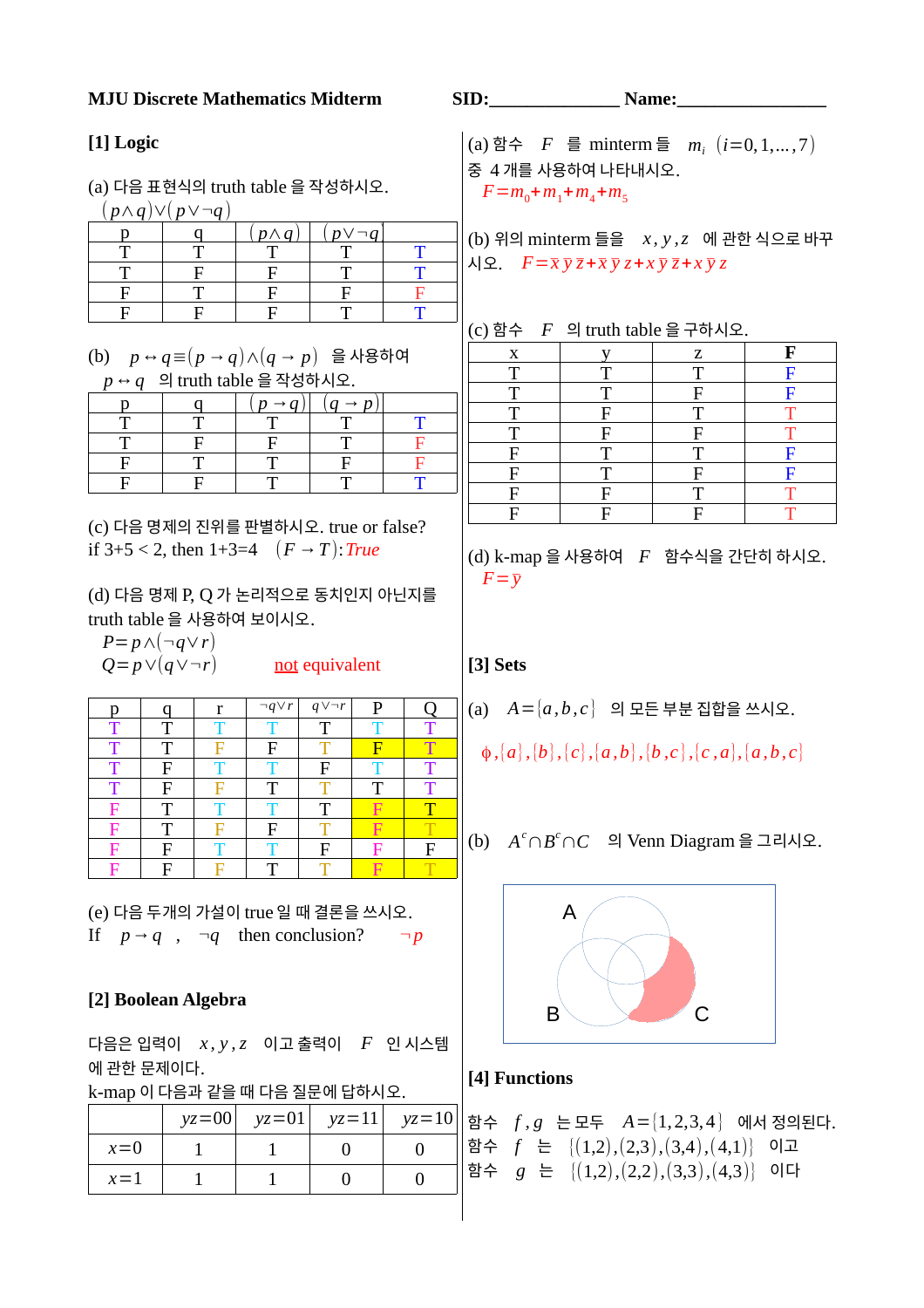|                | <b>MJU Discrete Mathematics Midterm</b>                                                  |                   |                                    | SID: |                  |                                 |                                                                                                                                                                                                                                                                                                                                                                                                                                                                                                                                                 | <b>Name:_____</b> |                 |                      |           |                                                               |
|----------------|------------------------------------------------------------------------------------------|-------------------|------------------------------------|------|------------------|---------------------------------|-------------------------------------------------------------------------------------------------------------------------------------------------------------------------------------------------------------------------------------------------------------------------------------------------------------------------------------------------------------------------------------------------------------------------------------------------------------------------------------------------------------------------------------------------|-------------------|-----------------|----------------------|-----------|---------------------------------------------------------------|
|                | (a) $f \circ g$ 를 순서쌍을 사용하여 나타내시오.<br>No compound function exists                        |                   |                                    | 5    |                  | $\overline{7}$<br>[6] Relations |                                                                                                                                                                                                                                                                                                                                                                                                                                                                                                                                                 | $-4$              |                 |                      |           |                                                               |
|                | (b) $g \circ f$ 를 순서쌍을 사용하여 나타내시오.<br>$\{(1,2),(2,3),(3,3),(4,2)\}\$                     |                   |                                    |      |                  |                                 | $R = \{(1,4), (2,1), (3,2), (4,3)\}\$                                                                                                                                                                                                                                                                                                                                                                                                                                                                                                           |                   |                 |                      |           | $\{1,2,3,4\}$ 에서 정의된 관계 $R$ 은 다음과 같다                          |
|                | (c) $f \circ f \circ f$ 를 순서쌍을 사용하여 나타내시오.<br>$\{(1,4), (2,1), (3,2), (4,3)\}\$          |                   |                                    |      |                  |                                 | (a) $R \in H$ 사장적인가?<br>(b) R 은 반사적인가?                                                                                                                                                                                                                                                                                                                                                                                                                                                                                                          |                   |                 | N <sub>0</sub><br>No |           |                                                               |
|                | (d) $f \in \exists$ 단사함수인가?<br>$(e)$ $g \in \mathbb{Z}$ 사함수인가? No                        | <b>Example SE</b> |                                    |      |                  |                                 | (c) R 은 추이적인가?<br>$(d)$ $R$ 은 반대칭적인가? Yes                                                                                                                                                                                                                                                                                                                                                                                                                                                                                                       |                   |                 | N <sub>o</sub>       |           | (e) R 의 reflexive closure 를 순서쌍을 사용하여                         |
|                | [5] Matrix                                                                               |                   |                                    |      | 나타내시오.           |                                 |                                                                                                                                                                                                                                                                                                                                                                                                                                                                                                                                                 |                   |                 |                      |           |                                                               |
|                | (a) $\begin{bmatrix} 3 & 5 \\ -1 & 4 \end{bmatrix}$ 의 행렬식을 구하시오. 17                      |                   |                                    |      |                  |                                 |                                                                                                                                                                                                                                                                                                                                                                                                                                                                                                                                                 |                   |                 |                      |           | $\{(1,4), (2,1), (3,2), (4,3), (1,1), (2,2), (3,3), (4,4)\}\$ |
|                |                                                                                          |                   |                                    |      | 나타내시오.           |                                 |                                                                                                                                                                                                                                                                                                                                                                                                                                                                                                                                                 |                   |                 |                      |           | (f) R 의 symmetric closure 를 순서쌍을 사용하여                         |
|                |                                                                                          |                   |                                    |      |                  |                                 |                                                                                                                                                                                                                                                                                                                                                                                                                                                                                                                                                 |                   |                 |                      |           | $\{(1,4), (2,1), (3,2), (4,3), (4,1), (1,2), (2,3), (3,4)\}\$ |
|                | (b) $\begin{vmatrix} 0 & 2 & 0 \\ 3 & 0 & 1 \\ 0 & 5 & 8 \end{vmatrix}$ 의 행렬식을 구하시오. -48 |                   |                                    |      | 나타내시오.           |                                 |                                                                                                                                                                                                                                                                                                                                                                                                                                                                                                                                                 |                   |                 |                      |           | (g) R 의 transitive closure 를 순서쌍을 사용하여                        |
|                | 여 x 를 구하시오.<br>$2x+6y+z=7$<br>$x+2y+z=7$<br>$5x+7y-4z=9$                                 | $x=148/21$        | (c) 다음 연립방정식에 대하여 Cramer's 법칙을 사용하 |      | $\boldsymbol{0}$ | $\boldsymbol{0}$                | $A = \begin{bmatrix} 0 & 0 & 0 & 1 \\ 1 & 0 & 0 & 0 \\ 0 & 1 & 0 & 0 \end{bmatrix}$ $A^2 = \begin{bmatrix} 0 & 0 & 1 & 0 \\ 0 & 0 & 0 & 1 \\ 1 & 0 & 0 & 0 \end{bmatrix}$<br>$\mathbf{1}$<br> 0 <br>$A^3 = \begin{bmatrix} 0 & 1 & 0 & 0 \\ 0 & 0 & 1 & 0 \\ 0 & 0 & 0 & 1 \\ 1 & 0 & 0 & 0 \end{bmatrix} \quad A^4 = \begin{bmatrix} 1 & 0 & 0 & 0 \\ 0 & 1 & 0 & 0 \\ 0 & 0 & 1 & 0 \\ 0 & 0 & 0 & 1 \end{bmatrix}$<br>$A + A^2 + A^3 + A^4 = \begin{bmatrix} 1 & 1 & 1 & 1 \\ 1 & 1 & 1 & 1 \\ 1 & 1 & 1 & 1 \\ 1 & 1 & 1 & 1 \end{bmatrix}$ |                   | $\vert 0 \vert$ | $\mathbf 1$          | $\pmb{0}$ | $\boldsymbol{0}$                                              |
|                | 분자 행렬식<br>148                                                                            |                   |                                    |      |                  |                                 |                                                                                                                                                                                                                                                                                                                                                                                                                                                                                                                                                 |                   |                 |                      |           |                                                               |
| 7              | 6                                                                                        | $\mathbf{1}$      |                                    |      |                  |                                 |                                                                                                                                                                                                                                                                                                                                                                                                                                                                                                                                                 |                   |                 |                      |           |                                                               |
| $\overline{7}$ | $\overline{2}$                                                                           | $\mathbf{1}$      |                                    |      |                  |                                 | (1,1),(1,2),(1,3),(1,4),<br>(2,1), (2,2), (2,3), (2,4),                                                                                                                                                                                                                                                                                                                                                                                                                                                                                         |                   |                 |                      |           |                                                               |
| $9$            | 7                                                                                        | $-4$              |                                    |      |                  |                                 | (3,1), (3,2), (3,3), (3,4),                                                                                                                                                                                                                                                                                                                                                                                                                                                                                                                     |                   |                 |                      |           |                                                               |
|                | 분모 행렬식<br>21                                                                             |                   |                                    |      |                  |                                 | (4,1), (4,2), (4,3), (4,4)                                                                                                                                                                                                                                                                                                                                                                                                                                                                                                                      |                   |                 |                      |           |                                                               |
| $\mathbf 2$    | 6                                                                                        | $\mathbf{1}$      |                                    |      |                  |                                 |                                                                                                                                                                                                                                                                                                                                                                                                                                                                                                                                                 |                   |                 |                      |           |                                                               |
| $\mathbf{1}$   | $\overline{2}$                                                                           | $\mathbf{1}$      |                                    |      |                  |                                 |                                                                                                                                                                                                                                                                                                                                                                                                                                                                                                                                                 |                   |                 |                      |           |                                                               |
|                |                                                                                          |                   |                                    |      |                  |                                 |                                                                                                                                                                                                                                                                                                                                                                                                                                                                                                                                                 |                   |                 |                      |           |                                                               |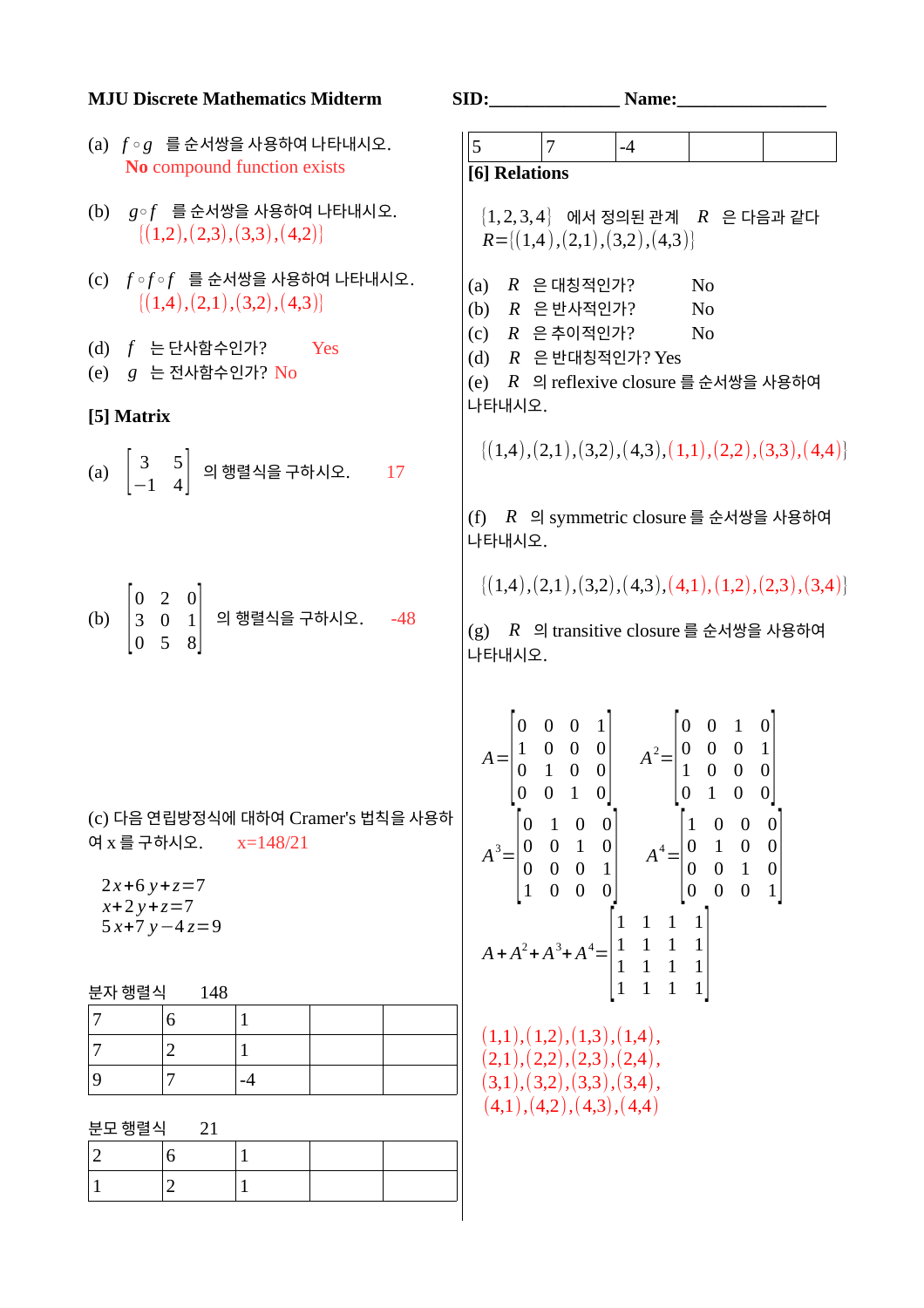#### **[7] Algorithms**

(a)  $f(n)=n^3+(10n^{(1/2)})^3$  을  $\Theta$  식으로 나타내

```
procedure bubblesort(a(1), \ldots, a(n): real number with n >=2)
  for i := 1 to n-1for j := 1 to n-iif a(j) > a(j+1) then interchange a(j) and a(j+1){a(1), ..., a(n)} is in increasing order}
```
시오.

 $f(n)=\Theta(n^3)$ 

(b) 
$$
f(n)=\Theta(n^2)
$$
 0 $\forall$   $f(n)=O(n^3)$  2 $\forall$ ?

Yes

(c) 다음 알고리즘을 사용하여 {1, 8, 5, 2, 3, 7, 4, 6} 을 정렬하려고 한다.

*i*=1 에서 *i*=7 단계의 중간 결과를 쓰시오

| $i=1$          | $i=2$          | $i=3$           | $i=4$           | $i=5$                   | $i=6$                   | $i=7$                   |
|----------------|----------------|-----------------|-----------------|-------------------------|-------------------------|-------------------------|
| $\mathbf{1}$   | $\mathbf{1}$   | $\overline{1}$  | $\overline{1}$  | $\overline{1}$          | $\overline{1}$          | $\overline{1}$          |
| 5              | 2              | $\overline{2}$  | $\overline{2}$  | $\overline{2}$          | $\overline{2}$          | $\overline{2}$          |
| $\overline{2}$ | 3              | 3               | $\overline{3}$  | 3                       | $\overline{\mathbf{3}}$ | $\overline{\mathbf{3}}$ |
| 3              | 5              | $\overline{4}$  | $\overline{4}$  | $\overline{\mathbf{4}}$ | $\overline{\mathbf{4}}$ | $\overline{\mathbf{4}}$ |
| 7              | $\overline{4}$ | 5               | 5               | 5                       | 5                       | 5                       |
| $\overline{4}$ | 6              | $6\phantom{1}6$ | $6\phantom{1}6$ | $\bf{6}$                | $\overline{\mathbf{6}}$ | $6\phantom{1}6$         |
| 6              | 7              | 7               | 7               | 7                       | 7                       | 7                       |
| 8              | 8              | 8               | 8               | 8                       | 8                       | 8                       |
| ٠              |                |                 |                 |                         |                         |                         |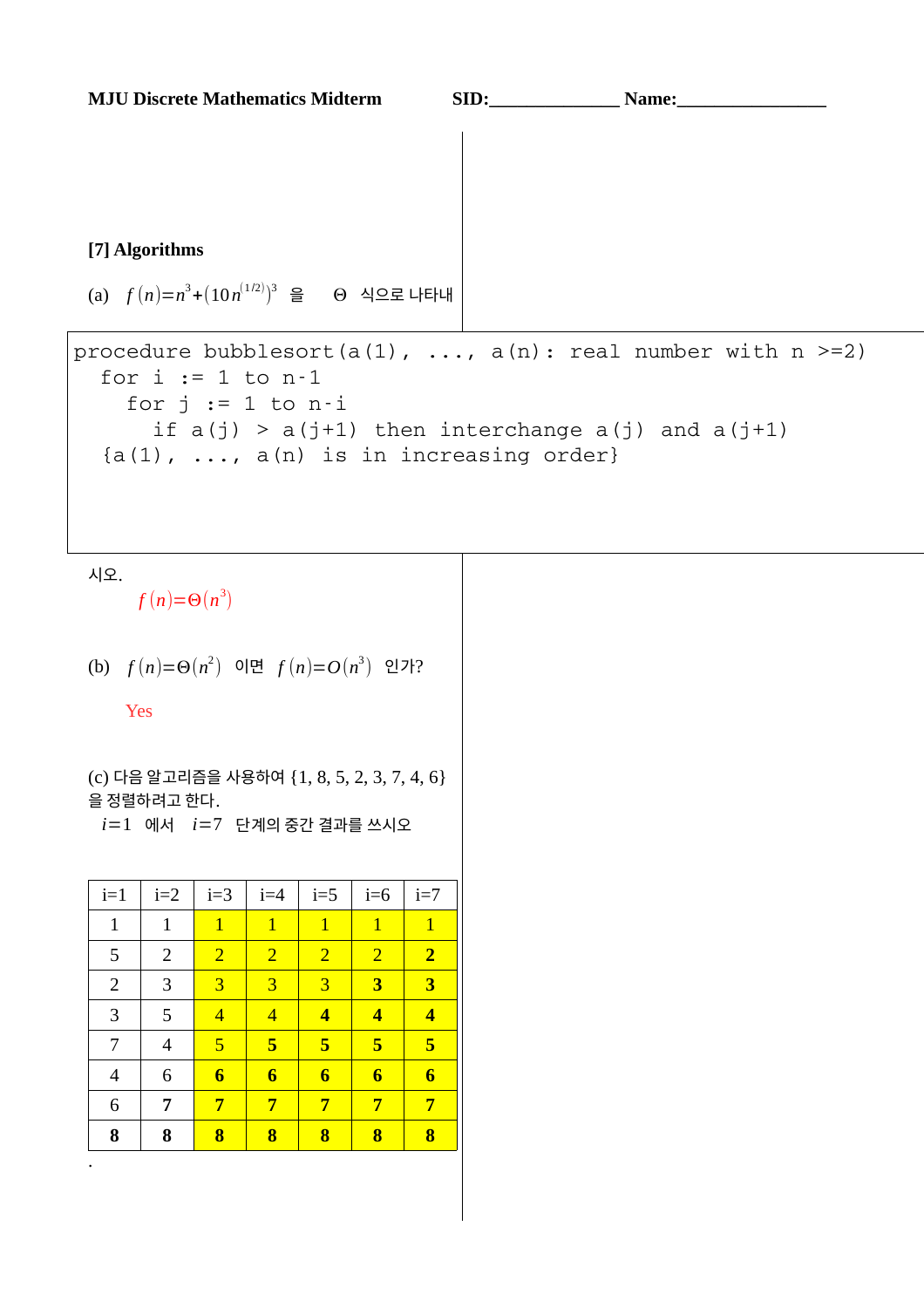# 402 Midterm Solution

April 30, 2018

This work is licensed under a [Creative Com](https://creativecommons.org/licenses/by-nc-sa/3.0/deed.en)[mons "Attribution-NonCommercial-ShareAlike 3.0](https://creativecommons.org/licenses/by-nc-sa/3.0/deed.en) [Unported"](https://creativecommons.org/licenses/by-nc-sa/3.0/deed.en) license.

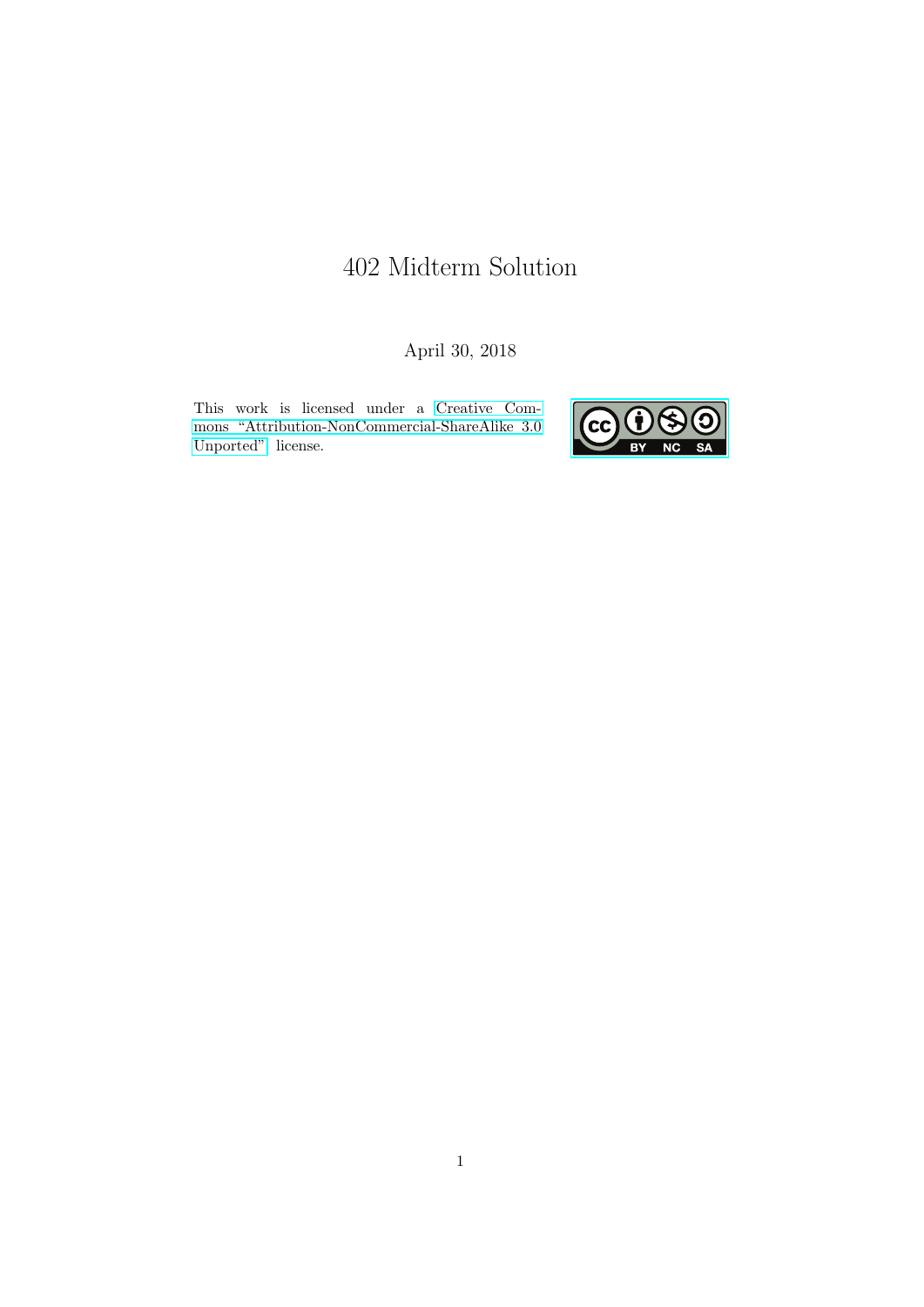#### **MJU Discrete Mathematics Midterm 402 SID: Name:**

# **[1] Logic**

(a) 
$$
\neg(p \land q) \lor (q \lor \neg r)
$$
 의 truth table을 작성하  
시우

| .           |   |   |                   |                 |   |
|-------------|---|---|-------------------|-----------------|---|
| р           |   | r | $\neg p \wedge q$ | $q \vee \neg r$ |   |
| T           | т | T | $\mathbf{F}$      | T               | т |
| T           | т | F | F                 | T               | т |
| T           | F | Т | T                 | F               | т |
| T           | F | F | т                 | T               | T |
| $\mathbf F$ | Т | T | Т                 | T               | т |
| $\mathbf F$ | Т | F | Т                 | T               | T |
| F           | F | T | Т                 | $\mathbf F$     | т |
| F           | F | F | т                 | $\mathbf T$     | т |

(b) 
$$
p \lor q \rightarrow \neg r
$$
  $\Box$  truth table  $\cong$   $\Box$   $\Diamond$   $\Diamond$   $\Box$ .

|   |           | r | $p\vee q$ | $\neg r$ |   |
|---|-----------|---|-----------|----------|---|
|   |           | Т | Т         | F        |   |
| T | T         | F | T         | T        |   |
| T | F         | T | T         | F        |   |
| T | ${\bf F}$ | F | T         | T        | т |
| F | т         | Т | T         | F        | F |
| F | T         | F | T         | T        | т |
| F | F         | Т | F         | F        | т |
| F | F         | F | F         | T        |   |

(c) 다음 명제의 진위를 판별하시오. true or false? if  $3+2 < 12$ , then  $1+3>4$  (*T*→*F*): *False* 

다음은 주어진 두개의 가설이 true 일 때 결론을 찾 는 문제이다.

(d) if  $\neg p \rightarrow q$ ,  $\neg p$ , then conclusion? *q* 

(e) if  $\neg p \rightarrow q$ ,  $\neg q$ , then conclusion? *p* 

(f) if  $\neg p \lor q$ , *p*, then conclusion? *q* 

# **[2] Boolean Algebra**

다음은 입력이 *x , y ,z* 이고 출력이 *F* 인 시스 템에 관한 문제이다.  $(m_3, m_5, m_7, m_8, m_9, m_1, m_1, m_2, m_3, m_1, m_2, m_3, m_4, m_5, m_6, m_7, m_8, m_9, m_1, m_1, m_2, m_3, m_1, m_2, m_3, m_1, m_2, m_3, m_4, m_5, m_6, m_7, m_8, m_1, m_1, m_2, m_3, m_4, m_5, m_6, m_7, m_8, m_1, m_1, m_2, m_3, m_4, m_5, m_6, m_7, m_8, m_1, m_1, m_2, m_3$ 여 나타내시오.

 $m_3 = \overline{x} yz$ ,  $m_5 = x \overline{y}z$ ,  $m_7 = x y z$ 

(b) 
$$
F = m_3 + m_5 + m_7
$$
일 때 truth table을 구하시

 $\begin{array}{c|c|c|c|c} \text{x} & \text{y} & \text{z} & \text{F} \end{array}$  $\begin{array}{|c|c|c|c|c|c|}\hline \texttt{T} & \texttt{T} & \texttt{T} & \texttt{T} \ \hline \end{array}$ T | F | F  $T$  F T T

T F F F F F T T T  $\begin{array}{|c|c|c|c|c|}\hline \text{F} & \text{T} & \text{F} & \text{F} \ \hline \end{array}$ F F T F F F F F

(c) 위의 truth table 을 k-map 으로 변환하시오.

|       |  | $xy=00$ $xy=01$ $xy=11$ $xy=10$ |
|-------|--|---------------------------------|
| $z=0$ |  |                                 |
| $z=1$ |  |                                 |

(d) k-map 을 사용하여 *F* 함수식을 간단히 하시 오.

 $F = xy + yz$ 

# **[3] Sets**

(a) *A*={*a ,b , c* } 의 멱집합 (power set)을 쓰시 오.

$$
\{\phi,\{a\},\{b\},\{c\},\{a,b\},\{b,c\},\{c,a\},\{a,b,c\}\}
$$

(b) *A*∩*B <sup>c</sup>*∩*C* 의 Venn Diagram 을 그리시오.



**[4] Functions**

다음 함수값을 쓰시오

 $(a)$  **floor** $(3.3)$  3 (b) **floor**( $-3.3$ )  $-4$ (c) **ceiling** $(3.0)$  3 (d) **ceiling** $(-3.0)$   $-3$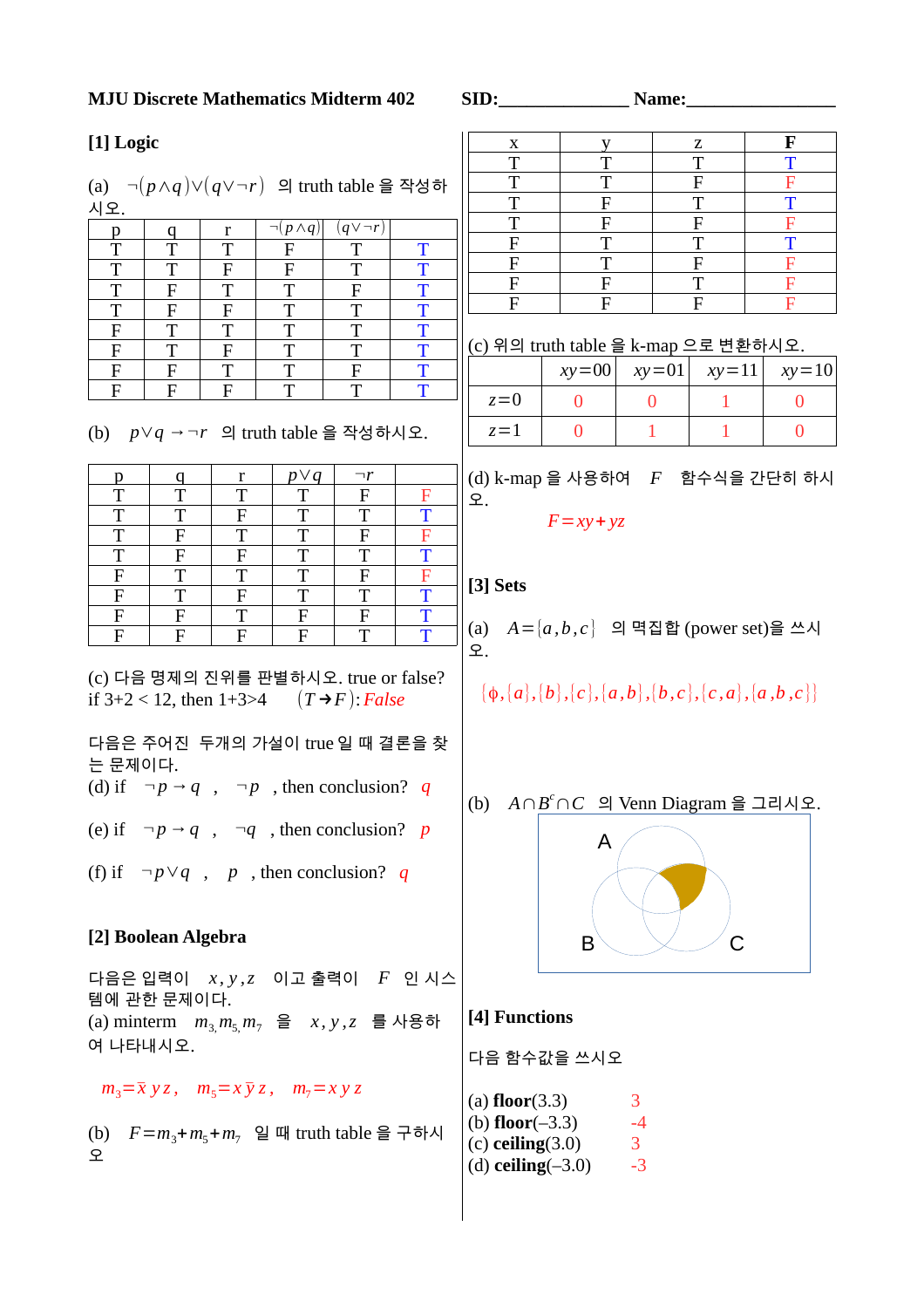| <b>MJU Discrete Mathematics Midterm 402</b>                                                                                              | SID:                                                                                                                                                                                                                    | Name:                                                                                                        |
|------------------------------------------------------------------------------------------------------------------------------------------|-------------------------------------------------------------------------------------------------------------------------------------------------------------------------------------------------------------------------|--------------------------------------------------------------------------------------------------------------|
| 정의구역과 공변역 모두 실수들의 집합 R 로 가정하   [6] Relations<br>고 참, 거짓을 판별하시오.참, 거짓을 판별하시오.<br>(e) floor(x)는 전사함수이다. No<br>(f) ceiling(x)는 단사함수이다.  Yes | 다 $R = \{(1,3), (2,4), (3,1), (4,2)\}\$                                                                                                                                                                                 | $\{1,2,3,4\}$ 에서 정의된 관계 R 은 다음과 같                                                                            |
| [5] Matrix<br>(a) $\begin{bmatrix} 3 & 5 \\ -2 & 8 \end{bmatrix}$ 의 행렬식을 구하시오. 34                                                        | (a) $R \in H$ 기사 기사 기사 기사 있는 어떻게 된 것 같아요.<br>(b) R 은 반사적인가? No<br>(c) R 은 추이적인가? No<br>$(d)$ $R$ 은 반대칭적인가? No<br>여 나타내시오.                                                                                               | Yes<br>(e) R 의 reflexive closure 를 순서쌍을 사용하<br>$\{(1,3), (2,4), (3,1), (4,2), (1,1), (2,2), (3,3), (4,4)\}\$ |
| (b) $\begin{vmatrix} 0 & 2 & 0 \\ 6 & 0 & 2 \\ 0 & 5 & 8 \end{vmatrix}$ 의 행렬식을 구하시오. -96                                                 | 여 나타내시오.                                                                                                                                                                                                                | (f) R 의 symmetric closure 를 순서쌍을 사용하<br>$\{(1,3), (2,4), (3,1), (4,2)\}\$ already symmetric                  |
| (c) 다음 연립방정식을 Gauss-Jordan 소거법으로<br>해를 구할 때 처음 3 단계 과정을 쓰시오.<br>$2x+6y+z=7$<br>$x+2y+z=7$<br>$5x+7y-4z=9$                                | 여 나타내시오.<br>$A = \begin{bmatrix} 0 & 0 & 1 & 0 \\ 0 & 0 & 0 & 1 \\ 1 & 0 & 0 & 0 \\ 0 & 1 & 0 & 0 \end{bmatrix}$ $A^2 = \begin{bmatrix} 1 & 0 & 0 & 0 \\ 0 & 1 & 0 & 0 \\ 0 & 0 & 1 & 0 \\ 0 & 0 & 0 & 1 \end{bmatrix}$ | (g) R 의 transitive closure 를 순서쌍을 사용하                                                                        |
| Step 1)                                                                                                                                  |                                                                                                                                                                                                                         |                                                                                                              |
| 3 <sup>1</sup><br>1/2<br>7/2<br>$\vert 1 \vert$                                                                                          | $A^3 = \begin{bmatrix} 0 & 0 & 1 & 0 \\ 0 & 0 & 0 & 1 \\ 1 & 0 & 0 & 0 \\ 0 & 1 & 0 & 0 \end{bmatrix}$ $A^4 = \begin{bmatrix} 1 & 0 & 0 & 0 \\ 0 & 1 & 0 & 0 \\ 0 & 0 & 1 & 0 \\ 0 & 0 & 0 & 1 \end{bmatrix}$           |                                                                                                              |
| 7<br>$\overline{2}$<br>$\mathbf{1}$<br>$\mathbf{1}$                                                                                      |                                                                                                                                                                                                                         |                                                                                                              |
| 5<br>$\overline{7}$<br>$-4$<br>$\overline{9}$                                                                                            |                                                                                                                                                                                                                         |                                                                                                              |
|                                                                                                                                          | $A + A^2 + A^3 + A^4 = \begin{bmatrix} 1 & 0 & 1 & 0 \\ 0 & 1 & 0 & 1 \\ 1 & 0 & 1 & 0 \\ 0 & 1 & 0 & 1 \end{bmatrix}$                                                                                                  |                                                                                                              |
| Step 2)<br>1/2                                                                                                                           |                                                                                                                                                                                                                         |                                                                                                              |
| 3<br>7/2<br>$\mathbf{1}$<br>$-1$                                                                                                         |                                                                                                                                                                                                                         |                                                                                                              |
| $\boldsymbol{0}$<br>1/2<br>7/2<br>5<br>7<br>$-4$                                                                                         |                                                                                                                                                                                                                         |                                                                                                              |
| 9                                                                                                                                        |                                                                                                                                                                                                                         | $\{(1,3), (2,4), (3,1), (4,2), (1,1), (2,2), (3,3), (4,4)\}\$                                                |
| Step 3)                                                                                                                                  |                                                                                                                                                                                                                         |                                                                                                              |
|                                                                                                                                          |                                                                                                                                                                                                                         |                                                                                                              |
| 3<br>1/2<br>7/2<br>$\mathbf{1}$                                                                                                          |                                                                                                                                                                                                                         |                                                                                                              |
| $\mathbf 0$<br>$-1$<br>1/2<br>7/2                                                                                                        |                                                                                                                                                                                                                         |                                                                                                              |

 $\overline{\phantom{a}}$